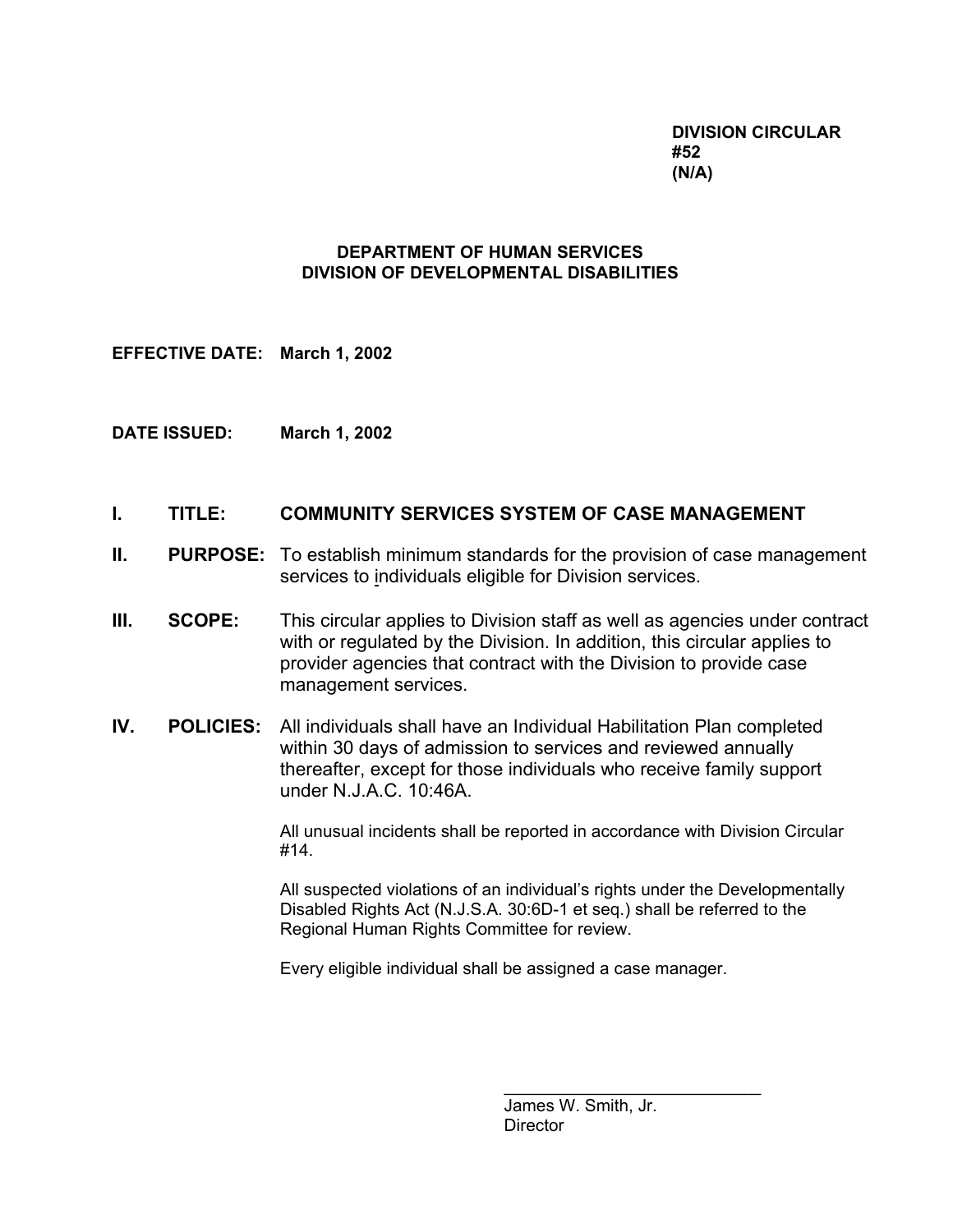# **V. GENERAL STANDARDS:**

#### A. Definitions

"Alternate Living Arrangement (ALA)" means a community residence as defined in N.J.A.C. 10:44A or a community care home as defined in N.J.A.C. 10:44B.

"Case Management" means the linking and coordination of services across family, agency and professional lines to develop and attain goals and objectives embodied in the Individual Habilitation Plan. It involves monitoring and advocating for the individual's needs with the individual, the legal guardian and family's participation.

"Challenge Grant" means funds provided to an agency which may be used in combination with other resources available to an individual, which will meet the individual's needs sufficiently to allow that individual to be removed from the priority waiting list.

"Community Care Residence (CCR)" means a private home or apartment in which an adult person or family contracts to provide individuals with developmental disabilities with care and/or training. They are licensed under N.J.A.C. 10:44B.

"Community Residence for the Developmentally Disabled" means any community residential facility licensed under N.J.A.C. 10:44A housing up to 16 persons with a developmental disability which provides food, shelter, personal guidance and/or training for those individuals who require assistance, temporarily or permanently, in order to live independently in the community. Such residences shall not be considered health care facilities within the meaning of the "Health Care Facilities Planning Act" and shall include but not be limited to group homes, halfway houses, supervised apartments, supported living arrangements and hostels. Community Care Residences are also community residences, however, these owner-occupied living arrangements are governed by N.J.A.C. 10:44B.

"Community Services" means that component within the Division that provides services to individuals that reside in their own home or in Division funded residential placements in the community. Services are provided statewide from four regional offices and may include case management, day program, family support, residential placement, behavior intervention and assistance in assessing current and future service needs of the individual.

"Individual Habilitation Plan (IHP)" means a written plan of intervention and action that is developed by the Interdisciplinary Team. It specifies both the prioritized goals and objectives being pursued by each individual and the steps being taken to achieve them. It may identify a continuum of skill development that outlines progressive steps and the anticipated outcomes of services. The IHP is a single plan that encompasses all relevant components, such as an education plan, a program plan, a rehabilitation plan, a treatment plan and a health care plan. The complexity of the IHP will vary according to the needs, capabilities and desires of the person. For an individual who has been determined by an Interdisciplinary Team to require active treatment, the IHP shall address all needs identified. For an individual who makes only specific service requests, the IHP shall be a service plan that addresses only those specific requests.

"In-home Supports" means the individual may choose to have the Division provide services in his or her home as an alternative to accepting a residential placement.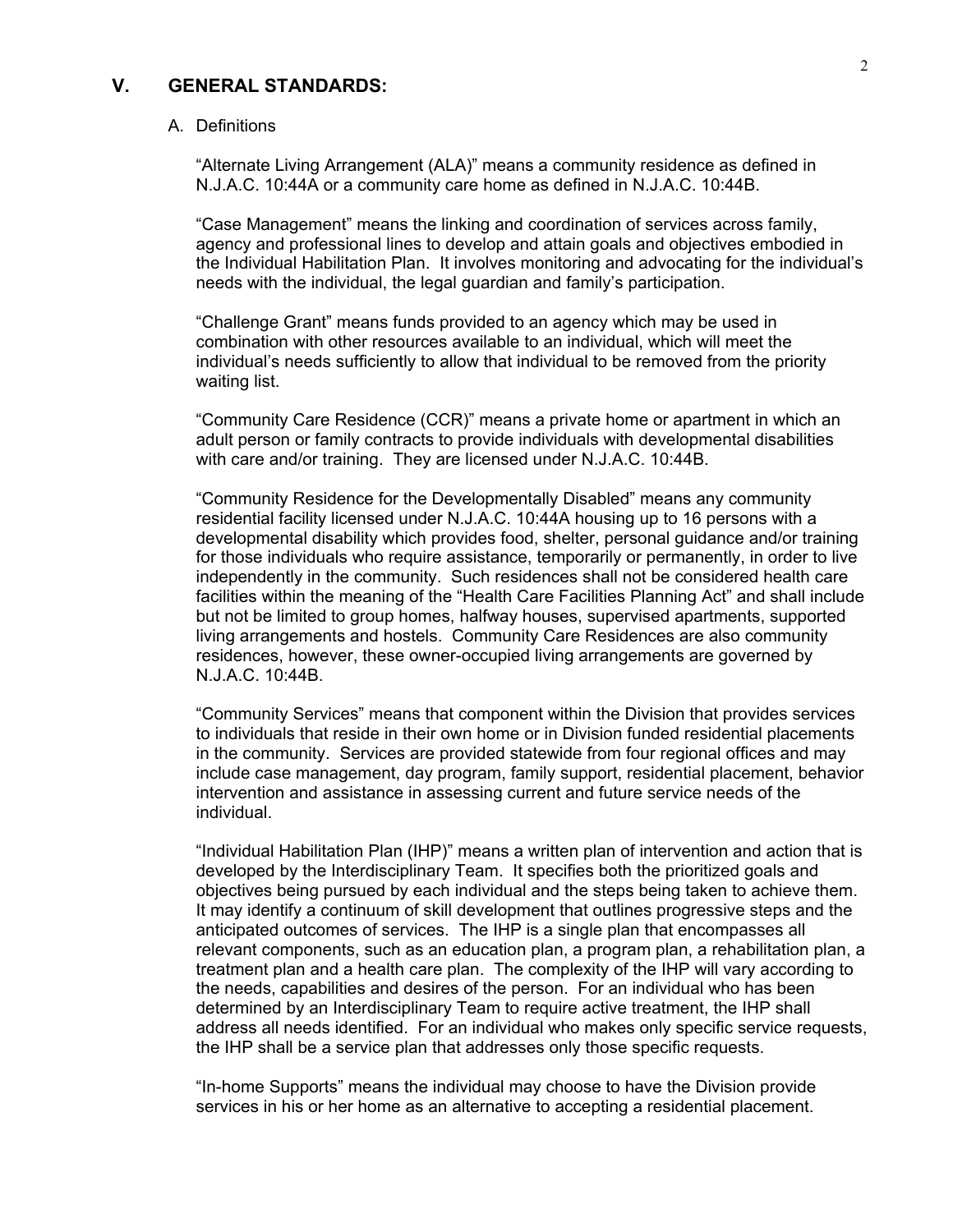"Interim Supports" means those services provided to an individual, who is included in a waiting list placement initiative, while he or she is waiting for the placement to be developed.

"Office of Licensing and Inspection (OLI)" means that component of the Division that licenses community residences for individuals with developmental disabilities and head injuries. This component also inspects private facilities for individuals with developmental disabilities in New Jersey, which are licensed by the New Jersey Department of Health.

"Primary Case Management" means the level of case management assigned to an individual based on his or her level of need for comprehensive coordination of services. Other considerations for being assigned to this level of service include individuals living in Community Care Residences and individuals living with family who are also on the priority waiting list for community placement. Additionally, any individual receiving services may be assigned to this level at the discretion of a Community Services supervisor.

"Program Case Management" means the level of case management assigned to an individual based on his or her level of need. For coordination of services, individuals assigned to this level of service include but are not limited to: individuals living in arrangements which are funded by the Division; individuals who have Self-Determination Plans; individuals either living in Sheltered Boarding Homes (licensed by the Department of Health and Senior Services) or boarding homes (licensed by the Department of Community Affairs); individuals living in arrangements funded by an agency which are actually in privately owned homes; individuals living at home who are attending a Division funded day program; individuals living at home receiving in-home or interim supports: and individuals who are assigned to this level at the discretion of a Community Services supervisor.

"Provider Agency" means an organization that is licensed, regulated and/or contracted to provide a range of services including residential, day or other support programs to eligible individuals.

"Resource Case Management" means the level of case management assigned to an individual based on his or her level of need. For coordination of services, individuals assigned to this level typically live at home and are not receiving either Primary or Program Case Management, or may be assigned to this level at the discretion of a Community Services supervisor. Services offered in this level typically include responding to requests from individuals and their families and linking individuals and their families to internal and external resources.

"Self-Determination Process" means a service delivery system which allows an individual with a developmental disability, in conjunction with his or her legal guardian, if any, family and selected friends to identify appropriate services and supports and determine how an individual budget, as well as persons, family and community resources, can be used to develop a service plan. The Self-Determination process is based upon the principles of freedom to plan one's own life, authority to utilize and manage resources, build one's own support system and responsibility to contribute back to the community and the appropriate stewardship of public funds.

"Sheltered Boarding Home" means a facility that provides food, shelter and personal guidance and is licensed by the New Jersey Department of Community Affairs.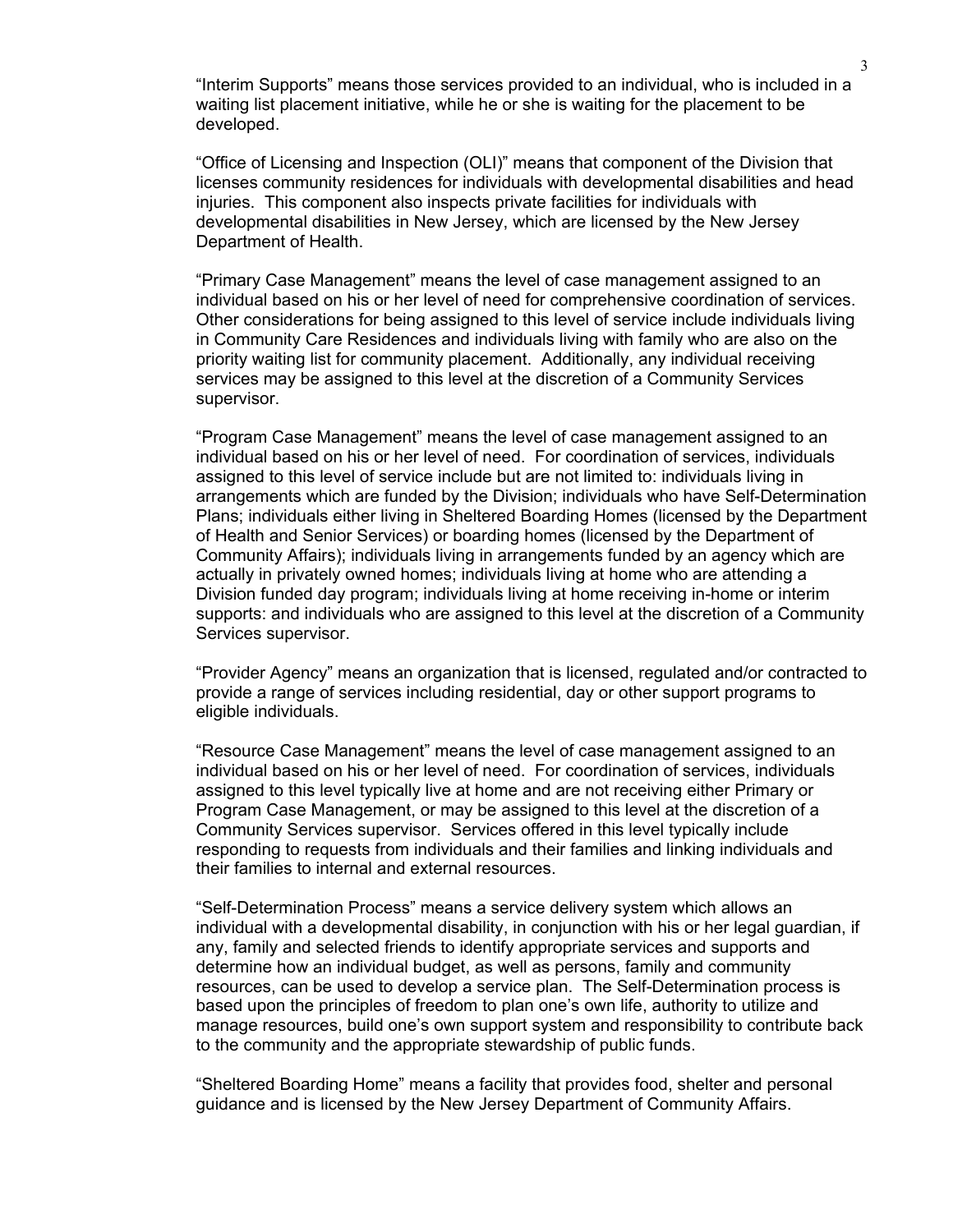"Special Response Unit (SRU)" means that component of the Division responsible for investigating and monitoring unusual incidents involving allegations of abuse, neglect or exploitation in community programs licensed, contracted or regulated by the Division.

- B. When an individual is found eligible for services from the Division, the Intake Worker or his or her supervisor shall notify him or her in writing. The written notice shall:
	- 1. Confirm eligibility;
	- 2. Identify the case manager and his or her supervisor and provide the telephone number and address of the office where each individual can be reached;
	- 3. Include service recommendations; and
	- 4. Be signed by the intake worker or his or her supervisor
- C. Each eligible individual shall be assigned a case manager who may be either an employee of the Division or of an agency under contract with the Division to provide case management services.
- D. When there is a change in the assigned case manager, the caseload will be assigned to another case manager or supervisor who will carry out the case management responsibilities. In such instances:
	- 1. The individual or his or her legal guardian will be advised in writing of the name, address and telephone number of the new person providing case management.
	- 2. The provider agency shall receive a copy of this notice.
- E. Case Managers in their role as advocates shall ensure that the needs, desires and potentials of the individuals on their caseload are addressed.

### **VI. PROCEDURES**

- A. Training
	- 1. A standard core curriculum is mandatory for new case managers.
		- a) Orientation to the Division

A regularly scheduled Central Office orientation for new case managers is provided to introduce the various components of the Division and how they interrelate with each other.

- b) Orientation to Community Services addressing the following:
	- (1) Intake Process
	- (2) Family Support Services
	- (3) Day Programs
	- (4) Community Placements
	- (5) Self-Determination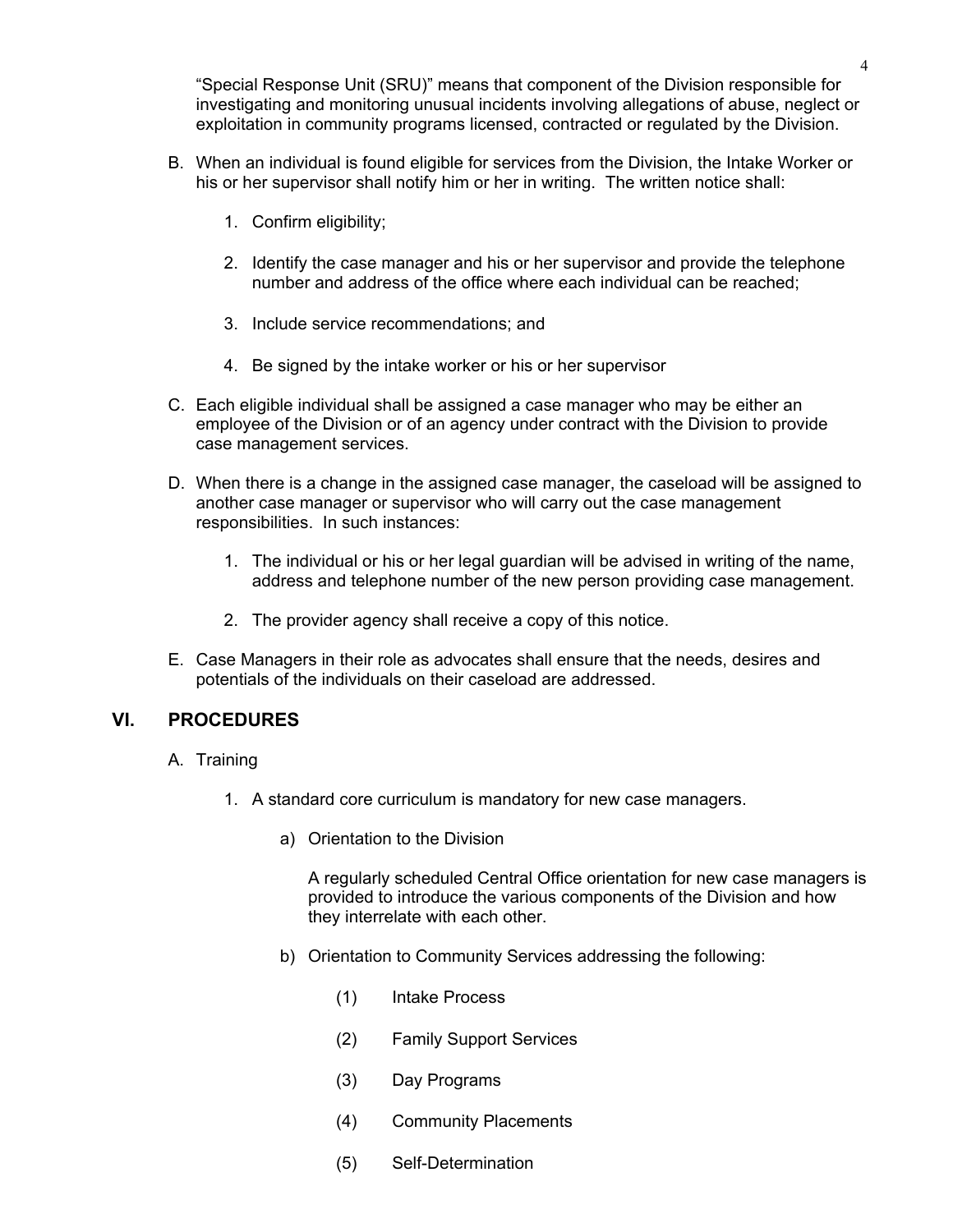- (6) Fiscal Operations
- (7) Purchase of Care
- (8) Regional Assistant Director's Office
- (9) Contracted Medical Service Programs
- (10) Contracted Behavioral Services
- (11) Unusual Incident Reporting System
- (12) Orientation to MIS
- (13) Role/Major Responsibilities of Case Manager
- (14) Integrated Therapeutic Network
- (15) Community Care Waiver
- (16) Quality Enhancement
- c) Orientation to major service systems used by people with disabilities that include:
	- (1) SSI/SSA
	- (2) Medicaid/Medicare/Managed Care
	- (3) DYFS
	- (4) Mental Health
	- (5) Division of Vocational Rehabilitation (DVR)
	- (6) Adult Protective Services
	- (7) Generic community supports
	- (8) The Division of Disabilities Services
- d) Training in the development of an IHP.
- 2. Throughout their employment, case managers shall attend and participate in training to meet their responsibilities that include:
	- a) Developing a functional knowledge of the New Jersey Social Services system;
	- b) Assisting the individual and his or her family to navigate the system of services within the Division and the broader community;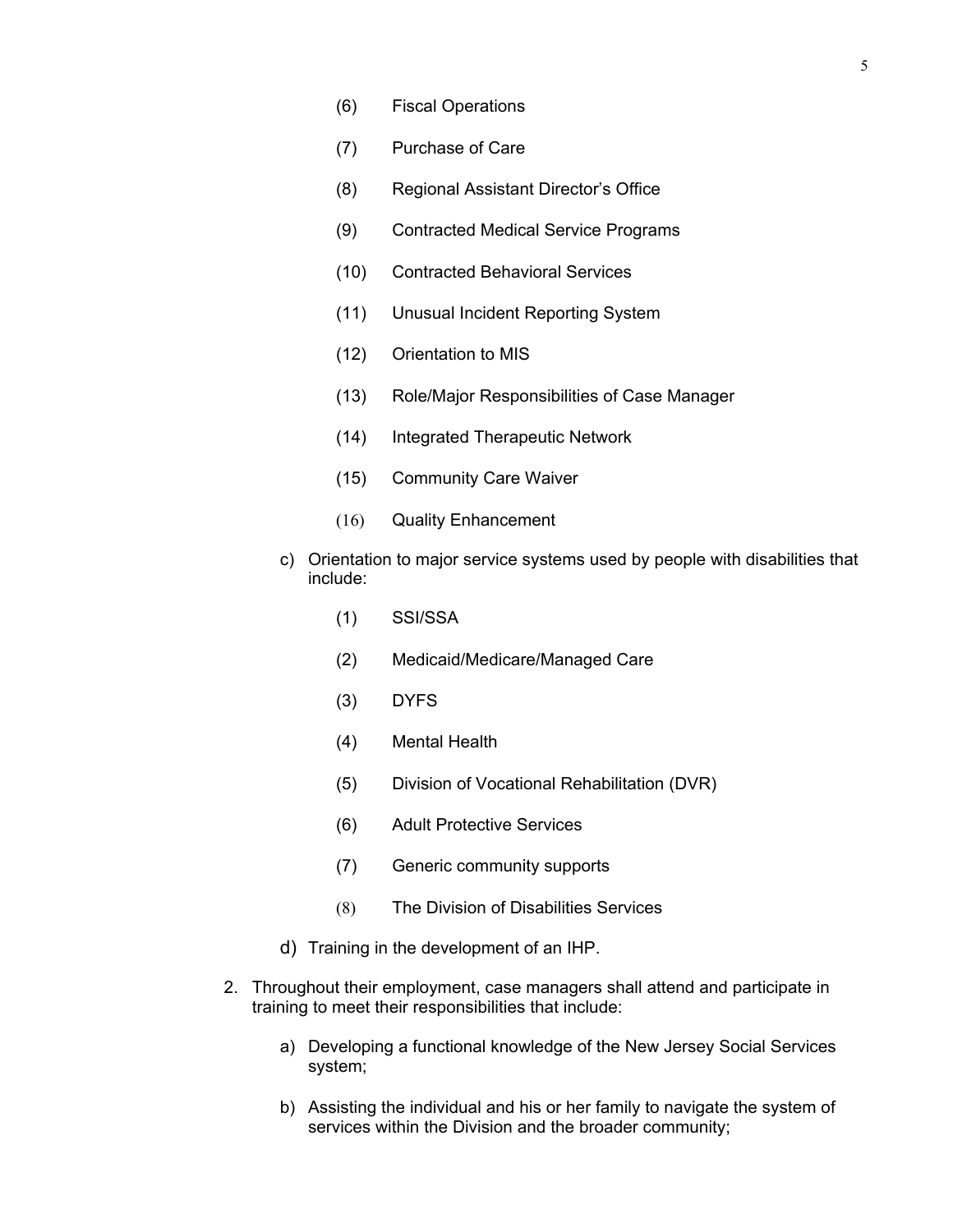- c) Providing access to services for eligible individuals;
- d) Ensuring that the supports in place for each individual will safeguard his or her health and safety and promote independence; and
- e) Ongoing opportunities to attend conferences and training. These opportunities include training sponsored by the Division as well as training offered by other organizations.
- B. Levels of Case Management Services

In order to make the most effective use of case management services and to insure that case management is individualized as much as possible to each consumer, three levels of case management services have been developed. Assignment to one of the three levels is determined by the individual's need and spans a range of case management services. The three levels are Primary, Program and Resource Case Management.

- 1. Primary Case Management provides services to individuals who require a comprehensive coordination of services. Those individuals assigned to primary case management include:
	- a) All individuals who are living in Community Care Residences. The case manager is required to visit the home of each individual monthly and to visit the individuals face to face in the sponsor's home every other month.
	- b) All individuals who are living with family members and assigned to the Priority Waiting List for Community Placement as described in Division Circular #8. The case manager is required to have an annual face to face visit with each individual. The individual or family may initiate contact with the case manager at any time.
	- c) Any individual, regardless of living arrangement or day program, who needs comprehensive coordination of services can be assigned to Primary Case Management at the discretion of the case management supervisor. For individuals assigned to this level, the case management supervisor shall establish the required level of visitation.

Responsibility of the Primary Case Manager

- a) The case manager is responsible to identify and coordinate resources for the individual and must be responsive and give consideration to the inquiries and concerns of the eligible individual.
- b) The case manager is responsible to ensure that each eligible individual on his/her caseload has a current IHP and that a new IHP is developed each year.
	- (1) For individuals living in CCR's, the case manager acts as the Plan Coordinator and has the lead role in the development of the IHP.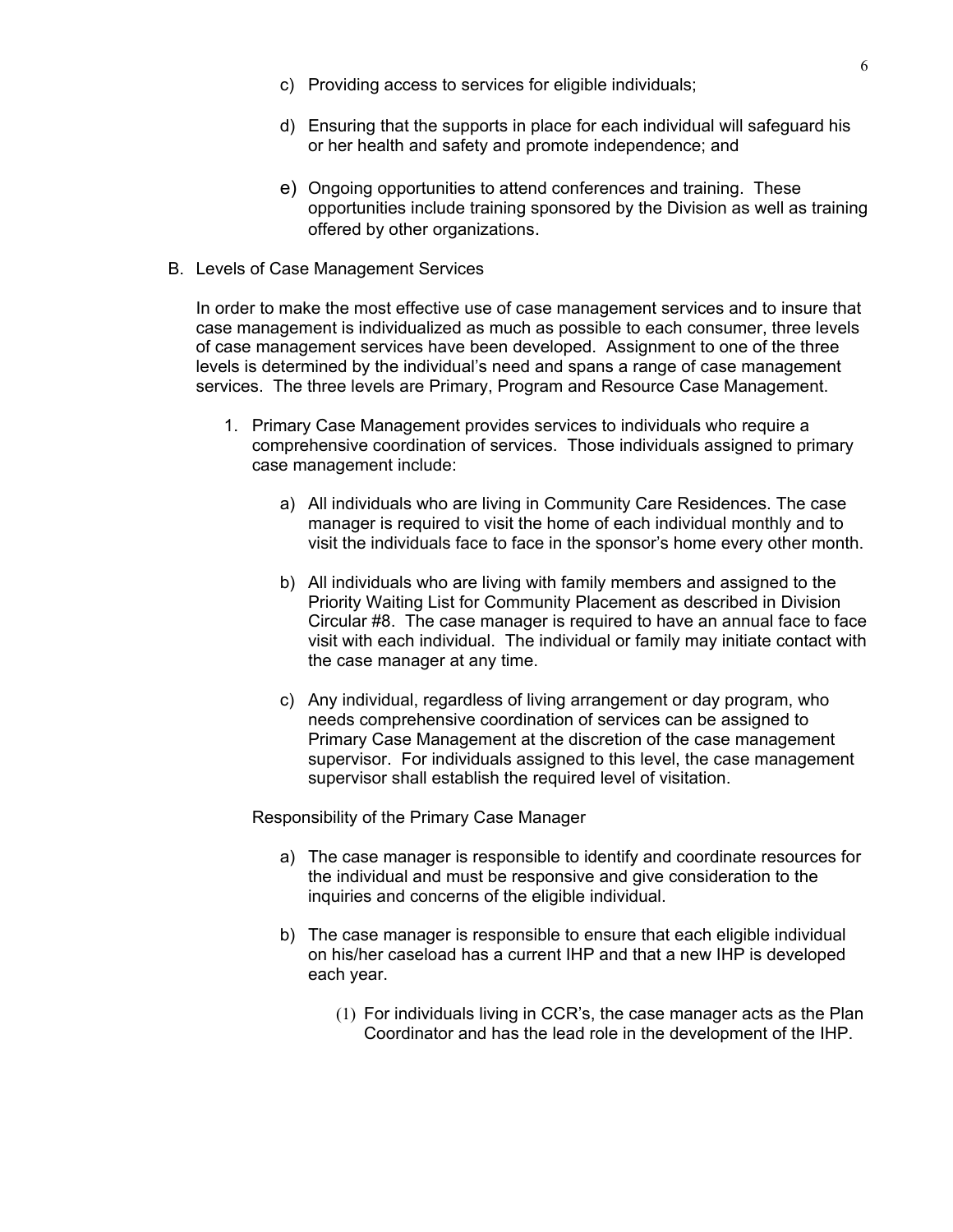- (2) For individuals assigned to the priority waiting list and are living with family members, the case manager is responsible to ensure that an annual IHP is developed for the individual.
- (3) The case manager is responsible to ensure that copies of the IHP are sent to the following parties within 30 days of the IHP meeting:
	- (a) CCR provider
	- (b) Legal guardian or family member
	- (c) Day Program
	- (d) Client Record
	- (e) Others (as indicated in the IHP)
- c) Subsequent to the development of the IHP, the case manager is to monitor the implementation of the IHP and to ensure that all services identified as needed are being delivered. As part of the IHP, the case manager is responsible to work with the individual and his or her legal guardian or family to develop the individual's annual budget if he or she is residentially placed.
- d) The case manager is responsible to report Unusual Incidents in accordance with Division Circular #14 and to complete Follow-Up Reports.
- e) The case manager will take action as necessary to safeguard the health and safety of the individual and to promote the individual's well being.
- f) The case manager will work with the Office of Licensing and Inspections and the Special Response Unit.
- g) The case manager makes timely referrals for needed services.
- h) During monthly visits to the CCR the case manager will:
	- (1) Privately discuss the current situation with individual with regard to his or her happiness, needs, and level of outside activity.
	- (2) Observe interaction between CCR provider and individual.
	- (3) Observe physical environment and appearance of individual.
	- (4) Monitor individual's living quarters (bedroom, etc.).
	- (5) Review progress of current IHP goals.
	- (6) Read logs regarding individuals' daily activities.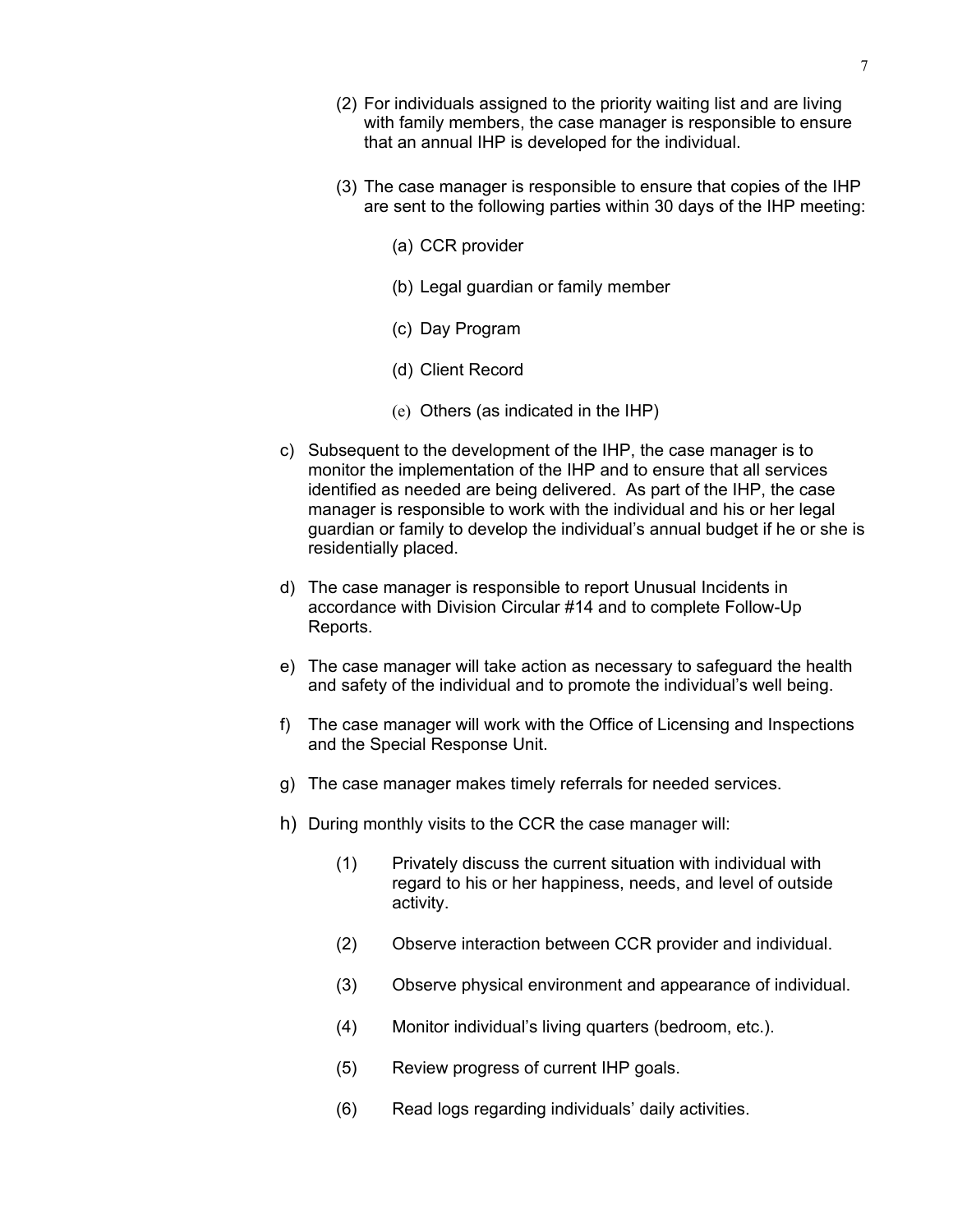- (7) Review finances as indicated on the ALA Monthly Report and insure all monies were expended for the items/purpose requested.
- (8) Review medication administration sheets, review of medical and dental status and follow-up as needed.
- (9) Review the Fire Drill Record to insure that licensing standards are being met.
- (10) Review the CCR provider's Monthly Report.
- i) The case manager will provide assistance to CCR providers as needed in maintaining their Community Care Residence License.
- j) Documentation shall be completed by the case manager:
	- (1) Completion of "ALA" (Alternate Living Arrangement) reports on a monthly basis. A copy of the ALA report will remain with the CCR provider following the visit.
	- (2) Completion of the sign-off sheet in the Community Care Residence.
	- (3) Review and initialing of monthly report prepared by the CCR provider. This report documents activities of the individual and progress and efforts toward reaching the goals of the IHP.
	- (4) Completion of on-going progress notes to document significant events in the individual's life including but not limited to, referrals to additional services, case management contacts with others (family, guardians, etc.), contacts with the individual.
	- (5) Review and renewal of contract in Community Care Residence including "Request for Service" form".
- 2. Program Case Management provides services to individuals who reside in community living arrangements and are engaged in an appropriate day activity or are employed. Those individuals assigned to Program Case Management include:
	- a) Those living in DDD funded living arrangements such as community residences including group homes, supervised apartments and supportive living placements, or those funded under challenge grants. Case managers are responsible to conduct quarterly face to face visits to the individuals in their community living arrangements.
	- b) The case manager will conduct a quarterly face to face visit to the individual participating in Self-Determination in his/her living arrangement.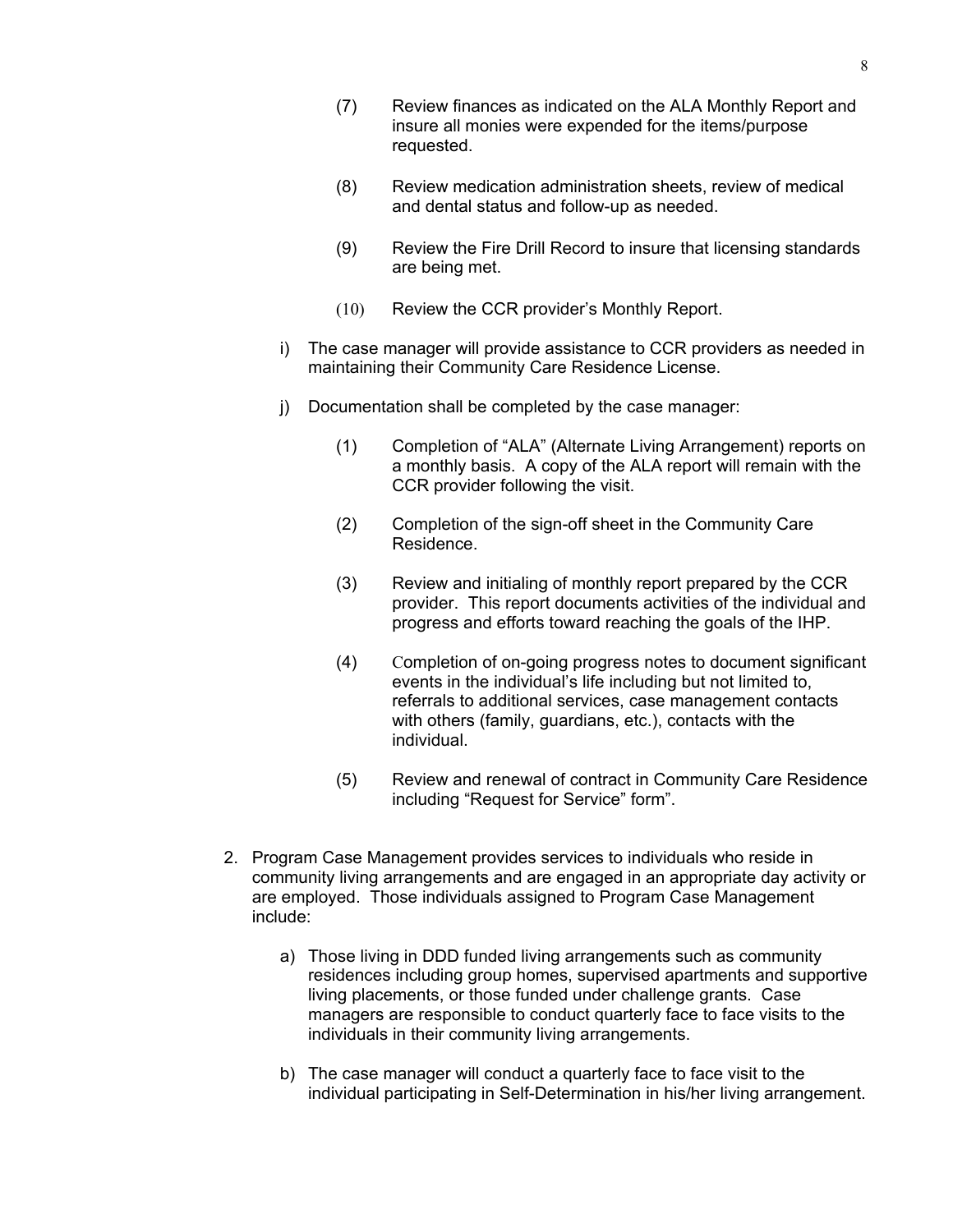- c) The case manager will conduct a quarterly face to face visit to those living in Sheltered Boarding Homes licensed by the NJ Department of Health and boarding homes licensed by the NJ Department of Community Affairs.
- d) The case manager will conduct a quarterly face to face visit to those individuals being served by agencies that provide housing in private homes.
- e) The case manager will conduct an annual visit to those individuals attending a Division funded day program and living at home. At the time of the visit, the IHP will be developed.
- f) The case manager will make an annual face to face visit to the individual living in their home and receiving In-Home or Interim Supports.
- g) Individuals may also be assigned to Program Case Management at the discretion of the supervisor. For individuals assigned to this level, the case management supervisor shall establish the required level of visitation.

Responsibility of Program Case Manager

- a) The case manager must be available to identify and coordinate resources for the individual and must be responsive to his or her inquires and concerns.
- b) The case manager is responsible to insure that each individual on the caseload has an annual IHP. The case manager is responsible to insure that the annual meeting is held and that a new IHP is developed each year.
	- (1) For those individuals living in Division funded living arrangements such as group homes, etc., the agency operating the living arrangement designates a staff member to act as the Plan Coordinator for the IHP.
	- (2) For individuals living in all other ALA's not funded by the Division and served by Program Case Management, the DDD case manager acts as the Plan Coordinator and has a major role in the development of the IHP.
	- (3) The case manager is responsible to attend all IHP meetings.
	- (4) The case manager is responsible to ensure that there has been a timely distribution of the IHP to:
		- (a) The individual's living arrangement
		- (b) Day Program
		- (c) Client Record
		- (d) Legal Guardian
		- (e) Others (as indicated in the IHP)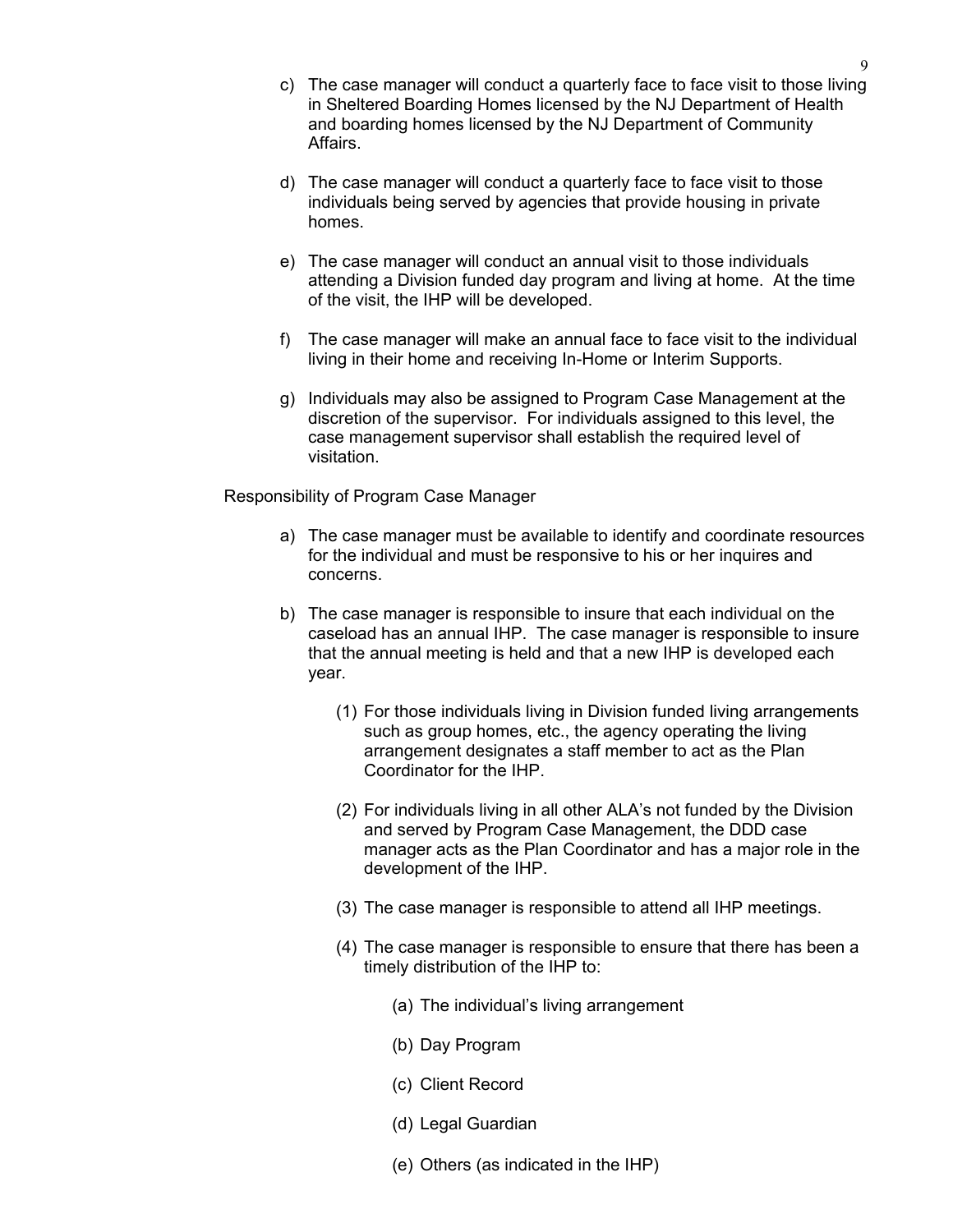- (5) For individuals in Self-Determination, the Self-Determination Plan and cover sheet constitute the IHP and the case manager attends and participates in review meeting.
- c) Subsequent to the development of the IHP, the case manager is to monitor the implementation of the IHP and to ensure that all services identified as needed are being delivered.
- d) The case manager is responsible to report Unusual Incidents in accordance with Division Circular #14 and to complete Follow-Up Reports.
- e) The case manager will exercise protective services to ensure the health and safety of the individual.
- f) The case manager will work with the Office of Licensing and Inspections and the Special Response Unit.
- g) The case manager will make timely referrals for needed services.
- h) The case manager serves as a member of a committee that has input into the annual Annex "A" contract renewal process.
- i) Documentation shall be completed by the case manager:
	- (1) Privately discuss the current situation with the individual with regard to his or her happiness, needs, and level of outside activity.
	- (2) Observe interaction between the agency staff and the individual.
	- (3) Observe physical environment and appearance of individual.
	- (4) Monitor individual's living quarters (bedroom, etc.).
	- (5) Review the progress toward current IHP goals.
	- (6) Is responsible to complete "ALA" (Alternate Living Arrangement) report on a quarterly basis. A copy of the ALA report will remain with the provider agency following the visit.
	- (7) Is responsible to complete case manager sign-off sheets maintained in the community residence.
	- (8) Is responsible to review and initial the monthly report prepared by the provider agency. This report documents activities of the individual and progress and efforts at reaching the goals of the IHP.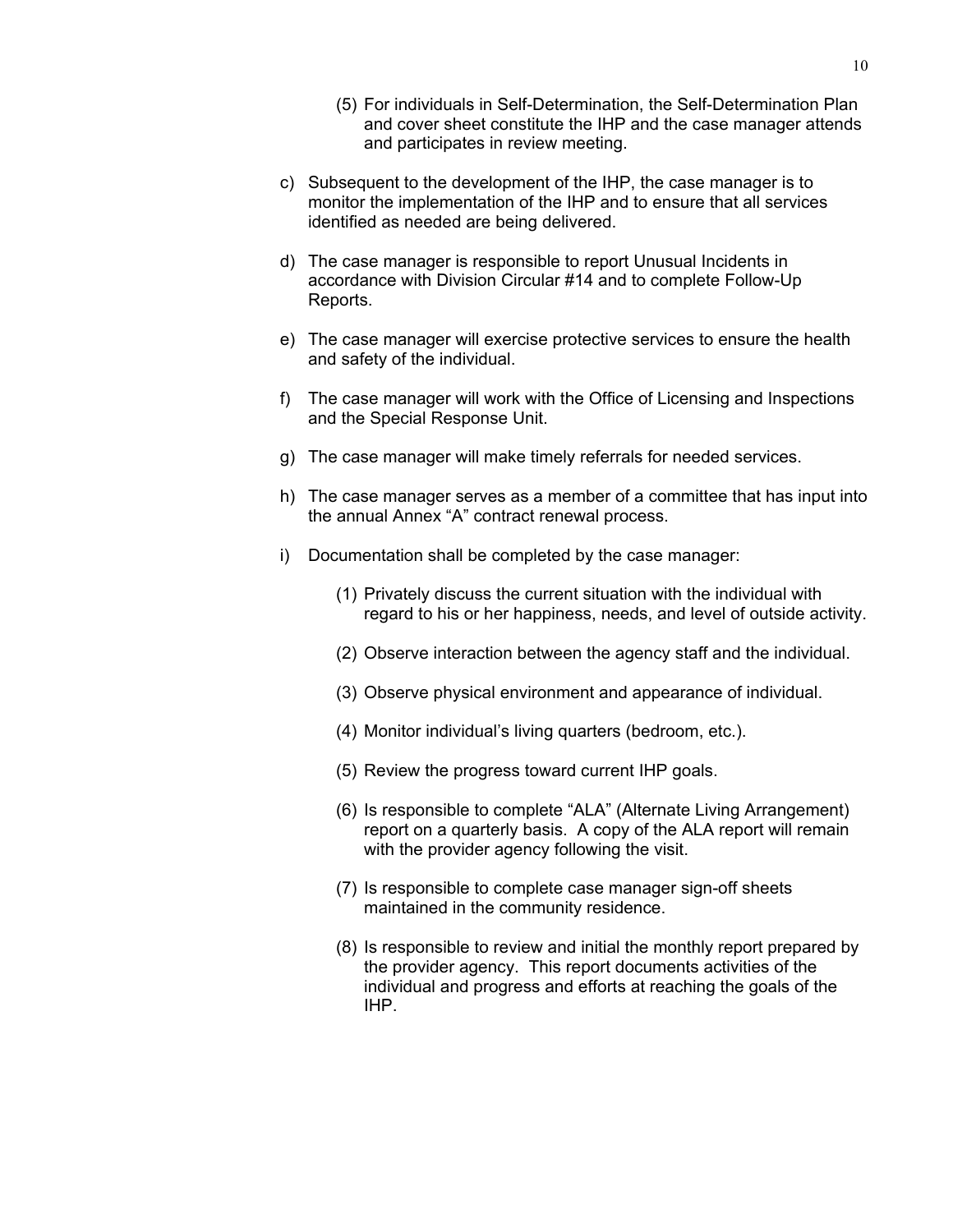- (9) Is responsible to complete on-going progress notes to document significant events in the individual's life; referrals to additional services; case management contacts with others (family, guardians, etc.) and contacts with the individual.
- 3. Resource Case Management is primarily an information and referral service in which the case manager is responsible to link individuals and/or families to Division and non-Division services and to respond to their requests. The Resource Case Manager is responsible to provide information for individuals and/or families as requested regarding resources, Division procedures, SSI information and to complete service referrals. On an annual basis, the case manager contacts the individual and/or family (via phone or letter) and updates the IHP. Those individuals assigned to Resource Case Management include:
	- a) Individuals living in their own home who are not served in Primary or Program Case management.
	- b) Individuals assigned at the discretion of the case management supervisor and documented in the IHP.

Responsibility of Resource Case Manager

- a) The case manager will be available on a regular basis at the Community Services office to take calls and respond promptly to service and information requests.
- b) The case manager will complete one annual case management contact via phone or correspondence. During this contact, the IHP should be developed with the individual and the individual's family. If the guardian cannot be contacted at the time the IHP is developed, he or she shall be consulted.
- c) The case manager will make referrals for services needed by the individual or his or her family
- d) The case manager will report Unusual Incidents in accordance with Division Circular #14 and to file Follow-Up Reports.
- e) Documentation shall be completed by the case manager:
	- (1) To maintain the annual IHP in the client record.
	- (2) To record progress notes which document the services requested and actions taken by the case manager as well as other significant events in the life of the individual.
- C. Case management responsibilities for eligible individuals living in nursing homes will be assigned to the Community Services Regional Nurse. Individuals on the Priority Waiting List who live in nursing homes will be transferred to Primary Case Management once funds are appropriated to them for placement.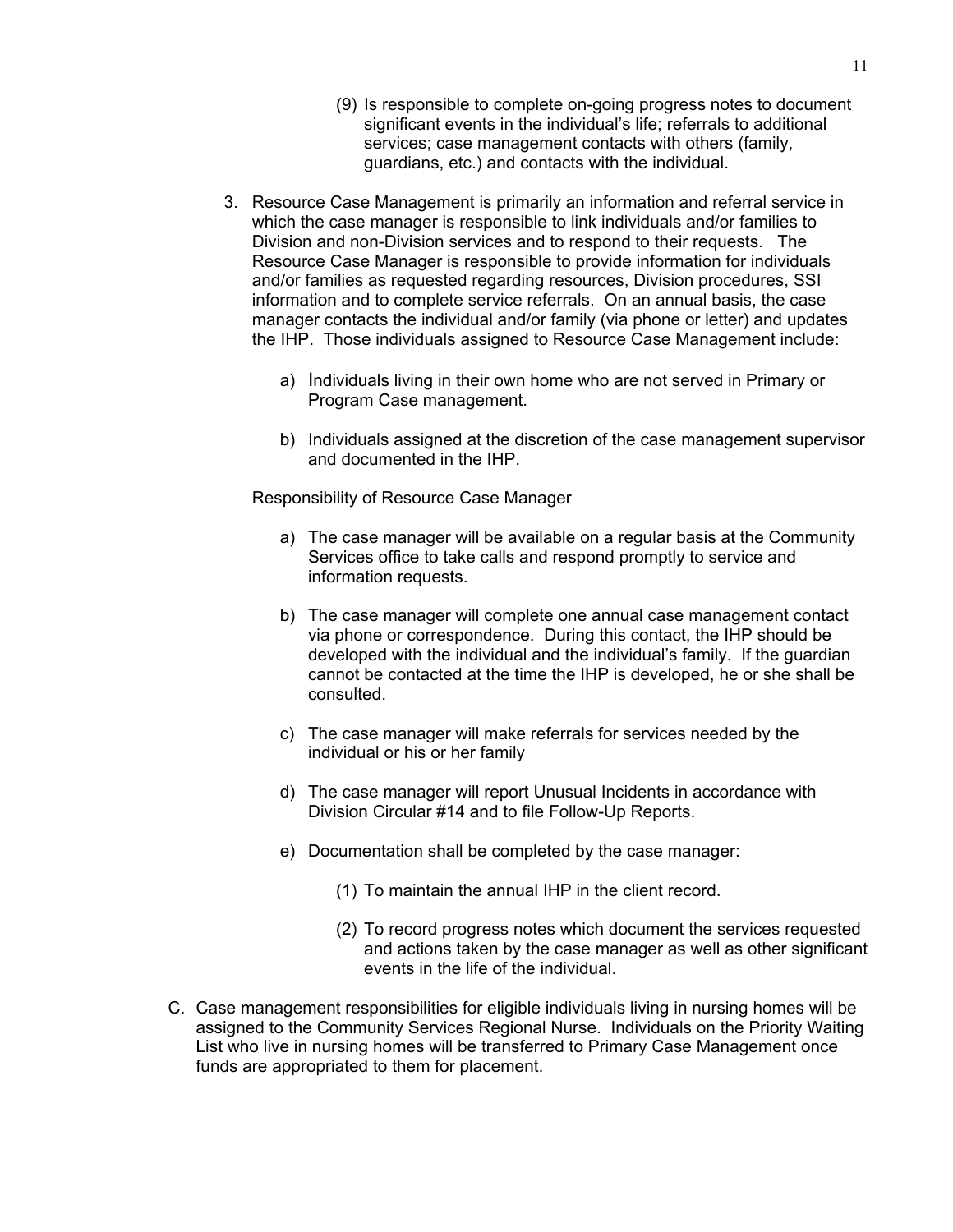- 1. Responsibility of Nurse Case Manager:
	- a) The Nurse Case Manager will visit, at the nursing home every 6 months.
	- b) During the visit, the nurse will review the nursing home treatment plan and will verify the individual's continued appropriateness for nursing home placement.
- 2. Documentation completed by Nurse Case Manager:

a) The Nurse Case Manager will document on a progress note, the individual's desire regarding continued placement in the nursing home and will document any significant events in his or her life.

b) The Nurse Case Manager will report Unusual Incidents in accordance with Division Circular #14 and will complete Follow-Up Reports.

c) The Nurse Case Manager is responsible for completing an IHP annually. The IHP shall consist of the DDD/IHP cover sheet and the nursing home's treatment plan.

- D. Responsibility of Case Management Supervisor: The primary job of the case management supervisor is to ensure that case management services are provided to individuals in an effective and efficient manner. The supervisor's responsibilities include:
	- 1. Arranging for orientation and training of new staff.
	- 2. Developing needed skills for individual case managers through the Performance Assessment Review (PAR) process.
	- 3. Having a functional knowledge of the Division system of services, policies and regulations as well as the broader social service system in New Jersey. The supervisor is responsible to share this knowledge and information to assure that case managers are knowledgeable about available resources to assist eligible individuals.
	- 4. On a quarterly basis, meeting with each case manager to review individuals on his or her caseload.
	- 5. On a quarterly basis, conducting an audit of the categories indicated in Item #7. The audit shall be based on the records of 5% of each Primary or Program Case Manager's caseload.
	- 6. On a semi-annual basis, conducting an audit of randomly selected records of 5% of each Resource Case Manager's caseload.